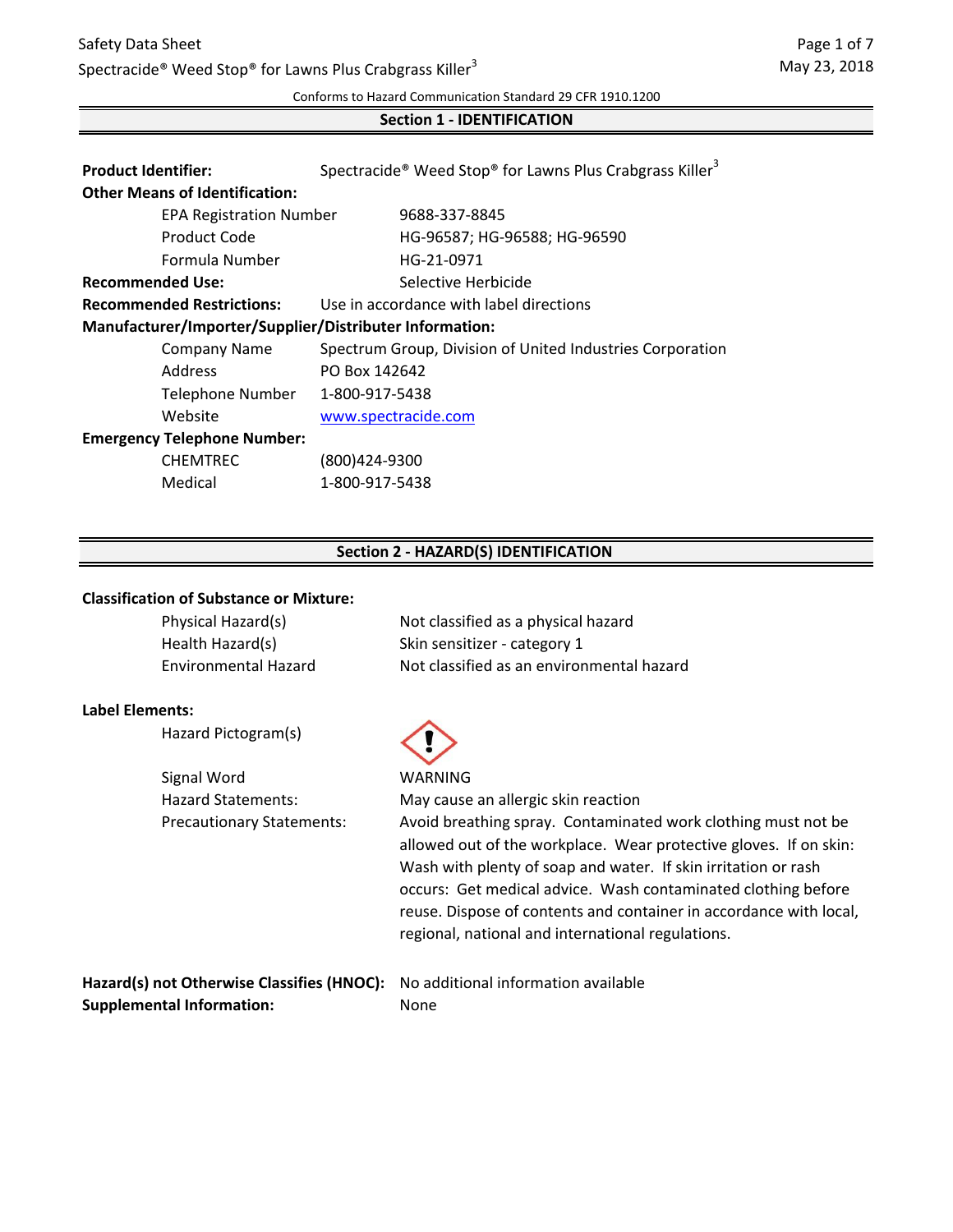# **Section 3 - COMPOSITION/INFORMATION ON INGREDIENTS**

| <b>Chemical Name</b>        | <b>Synonyms</b> | <b>ICAS Number</b> | %      |
|-----------------------------|-----------------|--------------------|--------|
| 2,4-dimethylamine salt      |                 | 2008-39-1          | 0.253  |
| <b>Quinclorac</b>           | -               | 84087-01-4         | 0.121  |
| Dicamba, dimethylamine salt |                 | 12300-66-5         | 0.029  |
| Sulfentrazone               |                 | 122836-35-5        | 0.0150 |

### **Section 4 - FIRST-AID MEASURES**

| Inhalation:                    | If breathing is difficult, remove victim to fresh air and keep at rest in a position<br>comfortable for breathing. Get medical advice/attention if you feel unwell.         |
|--------------------------------|-----------------------------------------------------------------------------------------------------------------------------------------------------------------------------|
| <b>Skin Contact:</b>           | In case of contact, wash skin with plenty of water for 15 minutes. If skin irritation or<br>redness develops, seek medical attention.                                       |
| <b>Eye Contact:</b>            | In case of contact, flush eyes with plenty of water. Remove contact lenses, if worn. If<br>irritation persists, get medical attention.                                      |
| Ingestion:                     | If swallowed, do NOT induce vomiting unless directed to do so by medical personnel.<br>Never give anything by mouth to an unconscious person. Get medical advice/attention. |
| <b>Most Important</b>          | Symptoms of exposure may include, irritation of eyes and nose, couch and/or shortness of                                                                                    |
| Symptoms/Effects,              | breath.                                                                                                                                                                     |
| <b>Acute and Delayed:</b>      |                                                                                                                                                                             |
| Indication of                  | Immediate medical attention should not be required.                                                                                                                         |
| <b>Immediate Medical</b>       |                                                                                                                                                                             |
| <b>Attention &amp; Special</b> |                                                                                                                                                                             |
| <b>Treatment Needed:</b>       |                                                                                                                                                                             |

## **Section 5 - FIRE-FIGHTING MEASURES**

| <b>Suitable Extinguishing Media:</b>   | Treat for surrounding material.                                    |
|----------------------------------------|--------------------------------------------------------------------|
| <b>Unsuitable Extinguishing Media:</b> | None known.                                                        |
| <b>Specific Hazards Arising from</b>   | Products of combustion may include, and are not limited to: oxides |
| the Chemical:                          | of carbon.                                                         |
| <b>Special Protective Equipment</b>    | Keep upwind of fire. Wear full fire fighting turn-out gear (full   |
| and Precautions for Firefighters:      | Bunker gear) and respirator protection (SCBA).                     |

#### **Section 6 - ACCIDENTAL RELEASE MEASURES**

| <b>Personal Precautions, Protective</b> | Use personal protection recommended in Section 8. Isolate the    |
|-----------------------------------------|------------------------------------------------------------------|
| <b>Equipment and Emergency</b>          | hazard area and deny entry to unnecessary and unprotected        |
| <b>Procedures:</b>                      | personnel.                                                       |
| <b>Methods and Materials for</b>        | Contain and/or absorb spill with inert material. Then place in a |
| <b>Containment and Cleaning Up:</b>     | suitable container. Do not flush to sewer or allow to enter      |
|                                         | waterways. Use appropriate personal protective equipment (PPE).  |
|                                         | Scoop up material and place in a disposable container.           |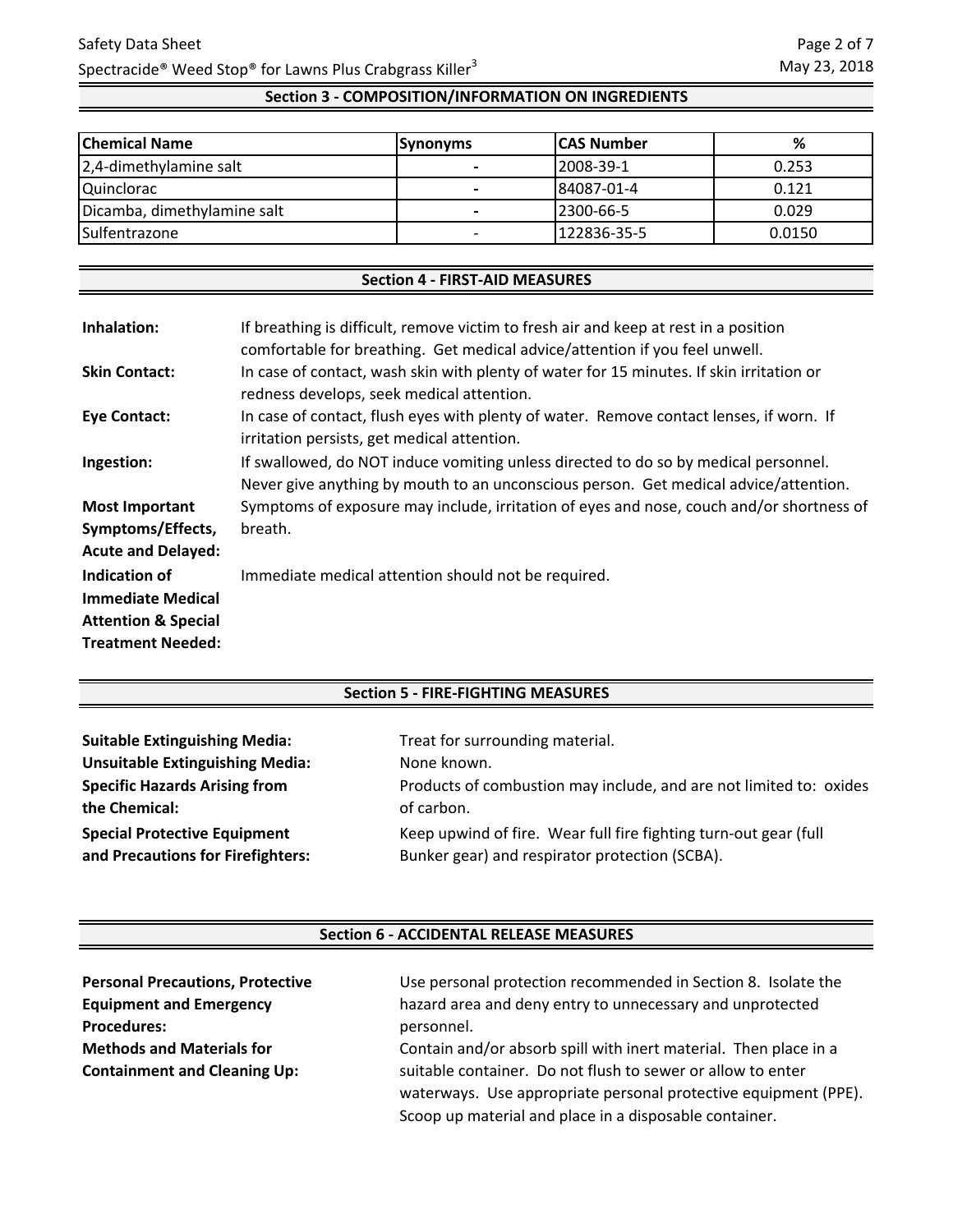# Safety Data Sheet Spectracide<sup>®</sup> Weed Stop<sup>®</sup> for Lawns Plus Crabgrass Killer<sup>3</sup>

**Environmental Precautions:** Report spills as required by local and national regulations. Prevent entry into storm sewers and waterways.

### **Section 7 - HANDLING AND STORAGE**

| <b>Precautions for Safe Handling:</b> | Avoid breathing mist. Avoid contact with skin and eyes. Do not<br>swallow. Handle and open container with care. When using do not<br>eat, drink or smoke. |  |
|---------------------------------------|-----------------------------------------------------------------------------------------------------------------------------------------------------------|--|
| <b>Conditions for Safe Storage,</b>   | Keep out of reach of children. Keep container tightly closed. (See                                                                                        |  |
| Including any Incompatibilities:      | section 10).                                                                                                                                              |  |

## **Section 8 - EXPOSURE CONTROLS / PERSONAL PROTECTION**

#### **Control Parameters:**

### **Exposure Guidelines:**

| <b>Chemical Name</b>     | <b>ACGIH TLV</b>       | <b>OSHA PEL</b>    | NIOSH IDLH             |
|--------------------------|------------------------|--------------------|------------------------|
| 2,4-D dimethylamine salt | TWA: 10mg/m3 inhalable |                    | IDLH: 10 mg/m3, TWA 10 |
| 2008-39-1                | fraction               | TWA: $10$ mg/m $3$ | mg/m3                  |

#### **Appropriate Engineering Controls:**

Local and general ventilation

### **Individual Protective Measures, Such as Personal Protective Equipment:**

| Eye/face protection:      | None required for normal use. Avoid eye contact.                                                   |
|---------------------------|----------------------------------------------------------------------------------------------------|
| Skin and body protection: | Wear protective clothing to avoid skin contact.                                                    |
| Respiratory protection:   | None required under normal use conditions.                                                         |
|                           | General hygiene considerations: Do not eat, drink or smoke where material is handled, processed or |
|                           | stored. Wash hands after handling.                                                                 |

#### **Section 9 - PHYSICAL AND CHEMICAL PROPERTIES**

| Appearance (physical state,      | Opaque brown liquid |
|----------------------------------|---------------------|
| Odor:                            | Amine type odor     |
| <b>Odor Threshold:</b>           | No data available   |
| pH:                              | $6.0 - 10.0$        |
| <b>Melting / Freezing Point:</b> | No data available   |
| Initial boiling point and range: | No data available.  |
| <b>Flashpoint:</b>               | No data available   |
| <b>Evaporation Rate:</b>         | No data available   |
| Flammability (solid, gas):       | No data available   |
| Upper/lower flammability or      |                     |
| explosive limits:                | No data available   |
| <b>Vapor pressure:</b>           | No data available   |
| Vapor density:                   | No data available   |
| <b>Relative density:</b>         | 1.000               |
| Solubility(ies):                 | No data available   |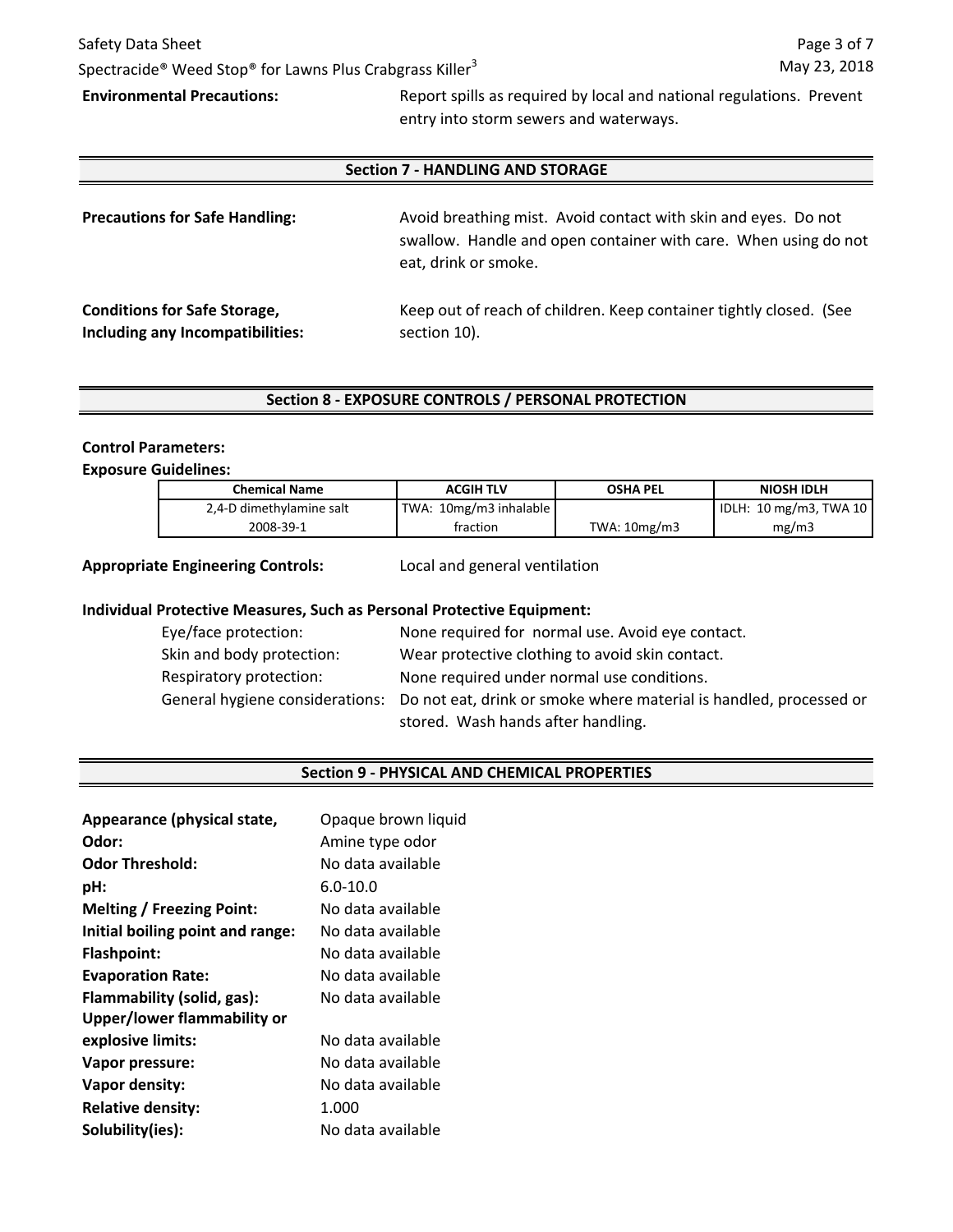#### **Section 10 - STABILITY AND REACTIVITY**

| <b>Reactivity:</b><br><b>Chemical stability:</b> | No dangerous reaction known under conditions of normal use.<br>Stable under normal storage conditions. |
|--------------------------------------------------|--------------------------------------------------------------------------------------------------------|
| <b>Possibility of hazardous</b>                  | No dangerous reaction known under conditions of normal use.                                            |
| reactions:                                       |                                                                                                        |
| <b>Conditions to avoid:</b>                      | Heat. Incompatible materials.                                                                          |
| Incompatible materials:                          | None known.                                                                                            |
| <b>Hazardous decomposition</b><br>products:      | May include, and are not limited to oxides of carbon.                                                  |

#### **Section 11 - TOXICOLOGICAL INFORMATION**

**Information on the likely routes** Inhalation, Ingestion and/or skin or eye contact **of exposure:**

#### **Symptoms related to the physical, chemical and toxicological characteristics:**

| Inhalation:   | May cause respiratory tract irritation.                                                                                                           |
|---------------|---------------------------------------------------------------------------------------------------------------------------------------------------|
| Ingestion:    | May be harmful if swallowed. May cause stomach distress, nausea<br>or vomiting.                                                                   |
| Skin contact: | May cause skin irritation. Symptoms may include redness, drying,<br>defatting and cracking of the skin.                                           |
| Eye contact:  | May cause eye irritation. Symptoms may include discomfort or<br>pain, excess blinking and tear production, with possible redness<br>and swelling. |

| <b>Acute Toxicity Values:</b> | <b>Calculated overall Chemical Acute Toxicity Values (ATE)</b> |                |                   |
|-------------------------------|----------------------------------------------------------------|----------------|-------------------|
|                               | LD50 (Oral)                                                    | LD50 (Dermal)  | LC50 (inhalation) |
|                               | $>$ 2000 mg/kg                                                 | $>$ 2000 mg/kg | >5mg/l            |

| Eye Contact:          | Based on available data, the classification criteria are not met. |
|-----------------------|-------------------------------------------------------------------|
| <b>Skin Contact:</b>  | Based on available data, the classification criteria are not met. |
| <b>Sensitization:</b> | Skin Sensitizer                                                   |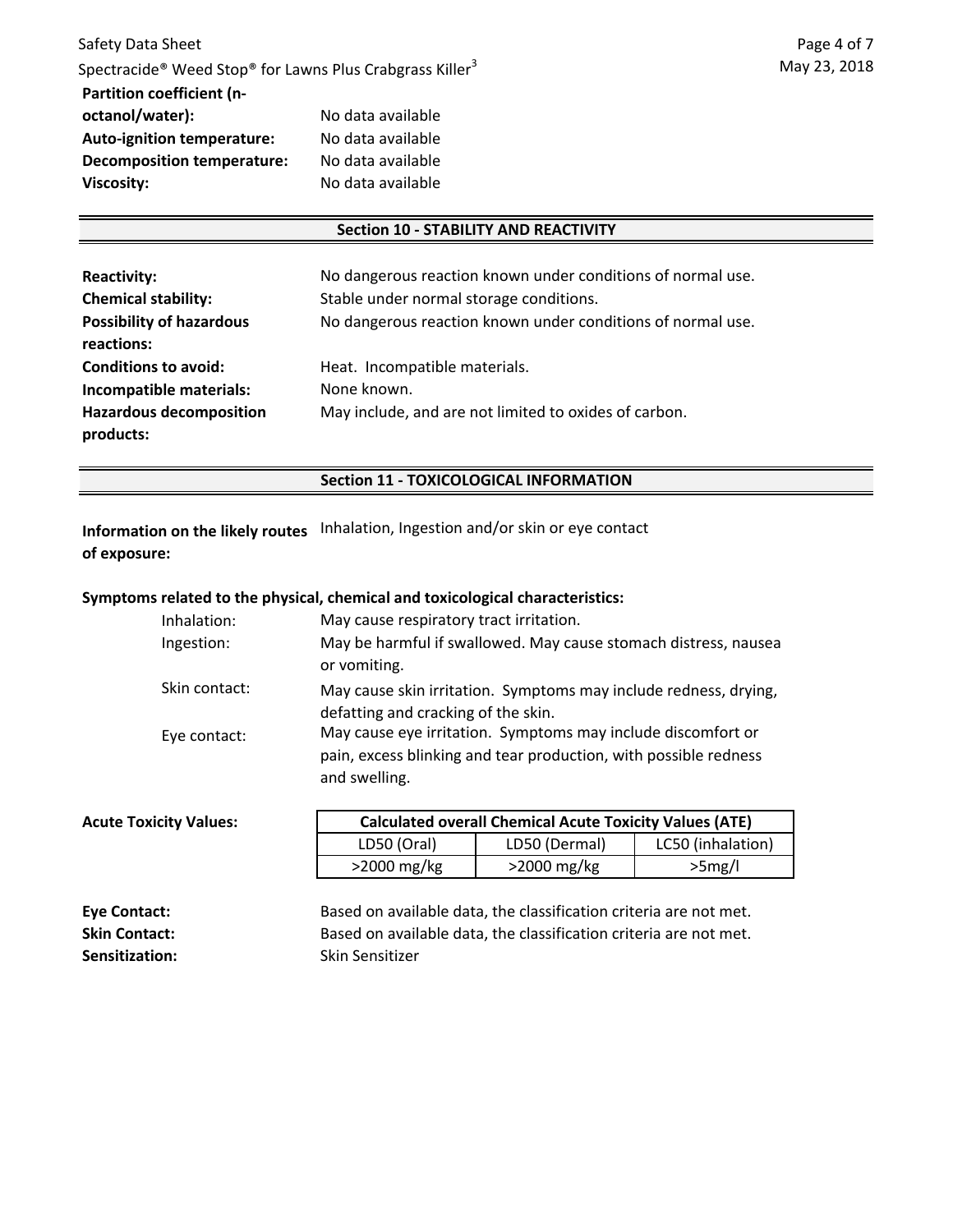# Safety Data Sheet Spectracide<sup>®</sup> Weed Stop<sup>®</sup> for Lawns Plus Crabgrass Killer<sup>3</sup>

## **Chronic Effects-Carcinogenicity:**

| Ingredient                                                                    | <b>Chemical Listed as a Carcinogen</b><br>or Potential Carcinogen (NTP,<br>IARC, OSHA) |  |
|-------------------------------------------------------------------------------|----------------------------------------------------------------------------------------|--|
| The International Agency for Research on Cancer (IARC) lists chlorophenoxy    |                                                                                        |  |
| herbicides in its Group 2B (limited evidence for Carcinogenicity in humans.)  |                                                                                        |  |
| The US EPA has given the chlorophenoxy Herbicides 2,4-D, 2,4-DP, MCPP, and    |                                                                                        |  |
| MCPA a Class D classification (not classifiable as to human carcinogenicity.) |                                                                                        |  |
| More current 2,4-D lifetime feeding studies in rats and mice did not show     |                                                                                        |  |
| carcinogenic effects and a recent World Health Organization (WHO) review of   |                                                                                        |  |
| 2,4-D toxicology has concluded that 2,4-D is not a carcinogen.                |                                                                                        |  |

**Reproductive Toxicity: Germ Cell Mutagenicity: STOT-single exposure: STOT-repeated exposure: Aspiration hazard:**

Based on available data, the classification criteria are not met. Based on available data, the classification criteria are not met. Based on available data, the classification criteria are not met. Based on available data, the classification criteria are not met. Based on available data, the classification criteria are not met.

# **Comment:**

All information was generated using the GHS classification criteria for mixtures

# **Section 12 - ECOLOGICAL INFORMATION**

| Ecotoxicity:                      | This prod |
|-----------------------------------|-----------|
| Persistence and degradability:    | No data a |
| <b>Bioaccumulative potential:</b> | No data a |
| <b>Mobility in soil:</b>          | No data a |
| <b>Other adverse effects:</b>     | No data a |

luct is not expected to be harmful to aquatic organisms **Persistence and degradability:** No data available available available available

# **Section 13 - DISPOSAL CONSIDERATIONS**

Dispose of in accordance with all local, state,/provincial and federal regulations. For more

# **Section 14 - TRANSPORTATION INFORMATION**

| DOT:  | Not Regulated |
|-------|---------------|
| ΙΑΤΑ: | Not Regulated |
| IMDG: | Not Regulated |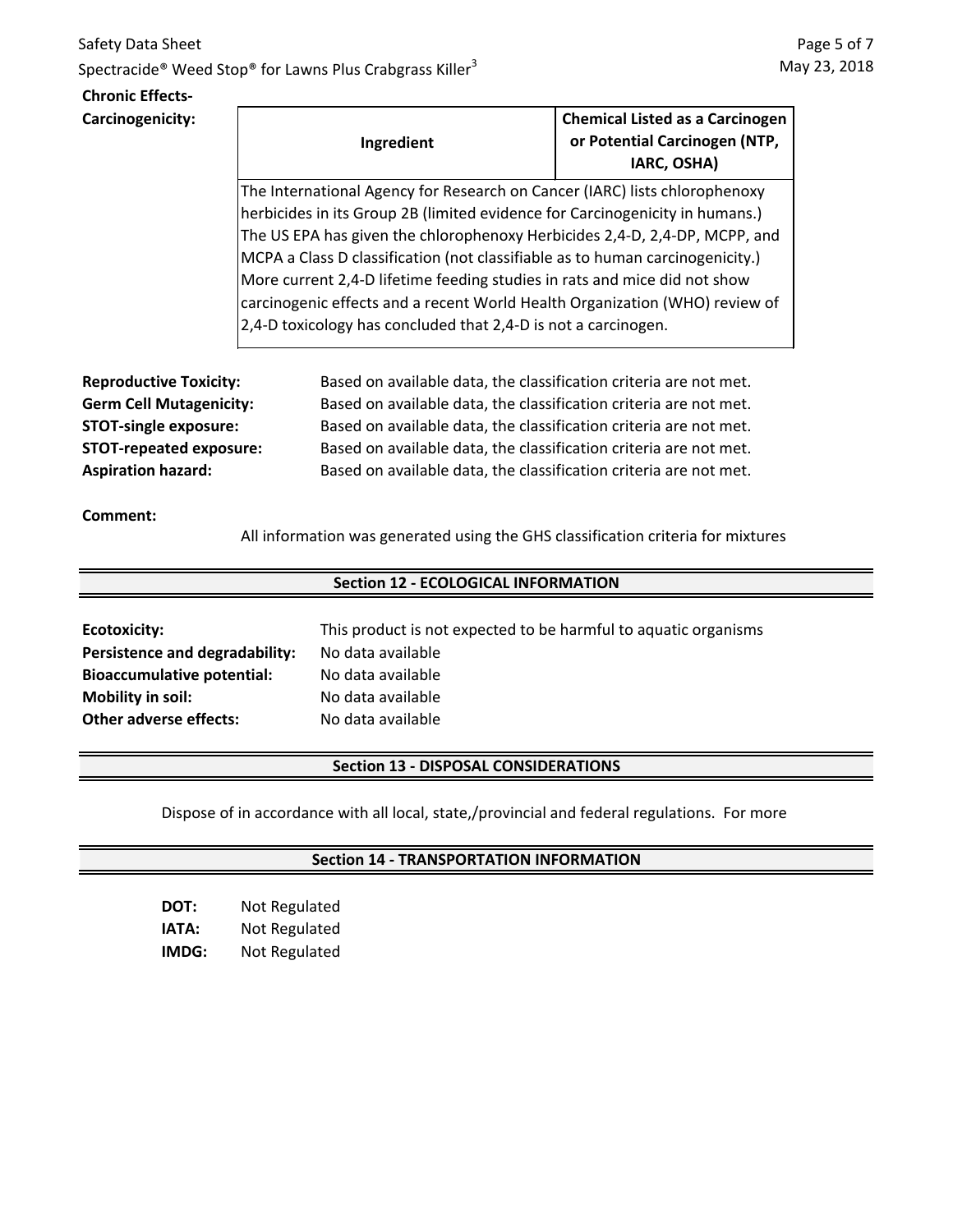# **Section 15 - REGULATORY INFORMATION**

#### **US EPA Label Information:**

#### **EPA Pesticide Registration Number** 9688-337-8845 **Federal Insecticide, Fungicide, Rodenticide Act Regulations**

This chemical is a pesticide product registered by the Environmental Protection Agency and is subjected to certain labeling requirements under the federal pesticide law. These requirements differ from the classification criteria and hazard information required for safety data sheets, and for workplace labels of non-pesticide chemicals. Following is the hazard information as required on the pesticide label:

#### **EPA Pesticide Label**

CAUTION: KEEP OUT OF REACH OF CHILDREN.

Hazards to Humans and Domestic Animals

CAUTION: Causes moderate eye irritation. Avoid contact with eyes or clothing. Harmful if swallowed. Wear long-sleeved shirt and long pants, shoes plus socks and gloves. Wash thoroughly with soap and water after handling and before eating, drinking, chewing gum, using tobacco or using the toilet.

First Aid: If swallowed: Call a poison control center or doctor immediate for treatment advice. Have a person sip a glass of water if able to swallow. Do not induce vomiting unless told to by a poison control center or doctor. Do not give anything to an unconscious person. If in eyes: Hold eyes open and rinse slowly and gently with water for 15-20 minutes. Remove contact lenses, if present, after the first 5 minutes, then continue rinsing eye. Call a poison control center for immediate advice.

Have the product and container or label with you when calling a Poison Control Center or doctor, or going for treatment. You may also contact 1-800-917-5438 for emergency medical treatment advice.

ENVIRONMENTAL HAZARDS: This pesticide is toxic to fish and aquatic invertebrates. Drift and runoff may be hazardous to aquatic organisms in water adjacent to treated areas. To protect the environment, do not allow pesticide to enter or run off into storm drains, drainage ditches, gutters or surface waters. Applying this product in clam weather when rain is not predicted for the next 24 hours will help ensure that wind or rain does not blow or wash pesticide off the treatment area.

This chemical has properties and characteristics associated with chemicals detected in groundwater. The use of this chemical in areas where soils are permeable, particularly where the water table is shallow, may result in groundwater contamination. Application around a cistern or well may result in contamination. of drinking or groundwater.

|  |  | <b>EPA TSCA Inventory:</b> |  |
|--|--|----------------------------|--|
|--|--|----------------------------|--|

All of the components of this product are either on the Toxic Substances Control Act (TSCA) Inventory List or exempt.

**CERCLA Section 103:** Spills of this product over the RQ (reportable quantity) must be reported to the National Response Center.

| <b>Chemical Name &amp;</b><br><b>CAS Number</b> | <b>Chemical RQ</b><br>(lbs.) | <b>Concentration in</b><br>Product | <b>Product RQ</b><br>(Ibs.) |
|-------------------------------------------------|------------------------------|------------------------------------|-----------------------------|
| Sodium Hydroxide<br>CAS #1310-73-2              | 1,000                        | $< 0.01\%$                         | 10,000,000                  |
| Dimethyl dicamba<br>CAS # 2300-66-5             | 100                          | < 0.1%                             | 100,000                     |